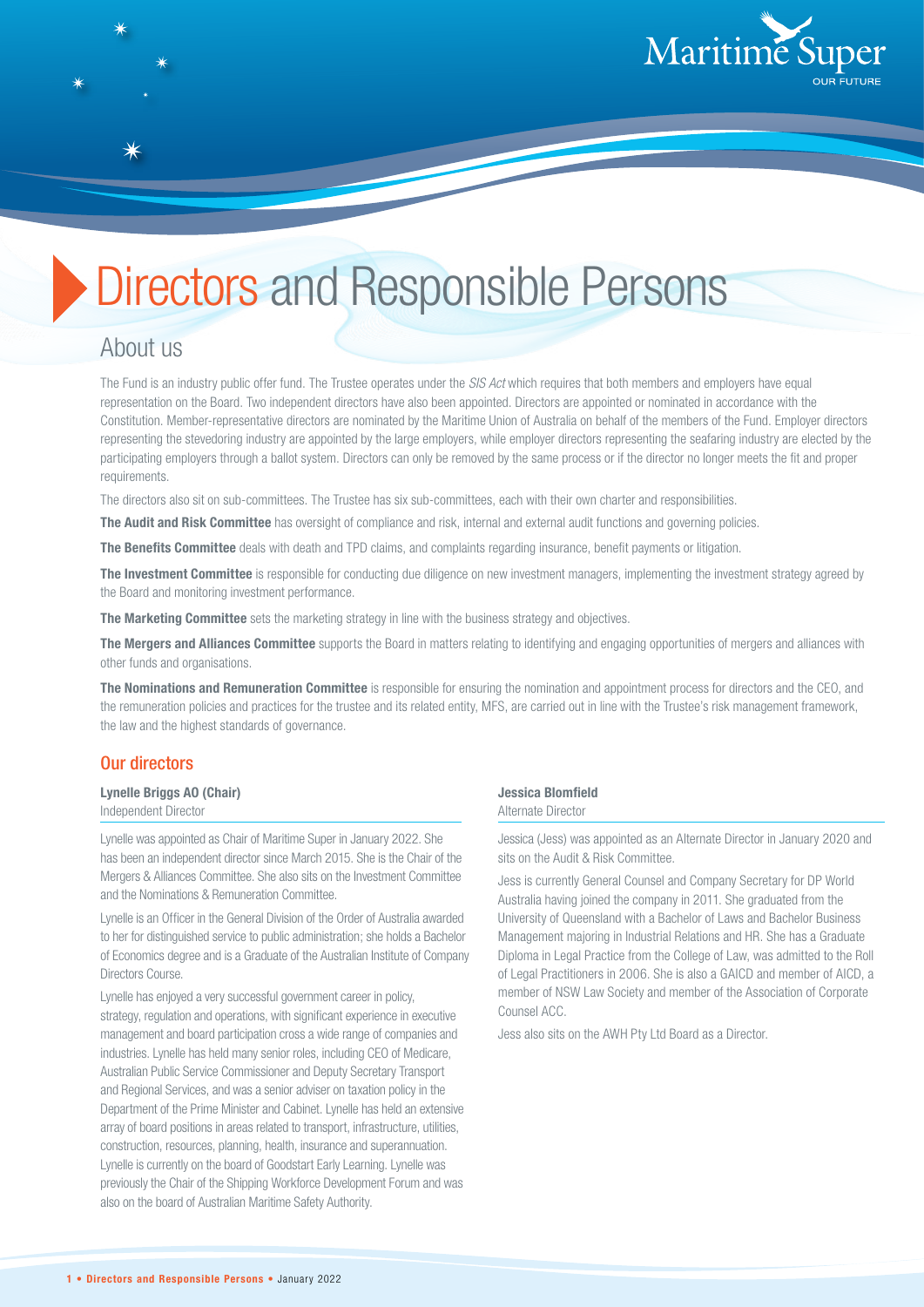

# Member Director

Alisha joined the Board of Maritime Super in 2021 as an Alternate Director and was appointed as a Director in January 2022. Alisha sits on the Audit and Risk Committee and on the Marketing Committee. One of the youngest Directors, she is also the first female Employee Representative on the Board.

Alisha returns to the Superannuation sector after being one of the first graduates of the ACTU/AIST Superannuation Cadetship Program nearly 20 years ago. Working across the superannuation, finance and maritime industry along with the trade union movement, Alisha brings with her new ideas and expertise across wide ranging areas.

She holds an Advanced Diploma of Management, Certificate IV in Training and Assessment, Diploma of Work Health and Safety along with Banking, Finance and Governance qualifications.

#### **Paul Garrett**

Member Director

Paul was appointed a Director of Maritime Super in October 2016. Paul is the Chair of the Benefits Committee and also sits on the Audit and Risk and Marketing Committees.

He is the Deputy Branch Secretary of the Sydney Branch of the MUA. Before that time, Paul worked in the marine towage industry.

Paul also acts as the Public Officer of the Asbestos Diseases Foundation of Australia.

#### **Michael Jovicic**

Alternate Director

Michael was appointed as an Alternate Director in March 2019. Michael is currently Chief Executive Officer of Patrick Terminals.

Michael has in excess of 20 years experience operating and developing distribution, logistics, container terminals and transport/shipping infrastructure in the Asia Pacific region. He holds a Bachelor of Commerce.

### **Samuel Kaplan**

#### Employer Director

Samuel (Sam) Kaplan has been a director of Maritime Super since 2009. He sits on the Investment Committee and the Mergers & Alliances Committee.

Sam brings extensive investment experience to the Board as Managing Director of Kaplan Funds Management Pty Limited with over \$1.2b under management for institutions, high net worth individuals, family offices and various charities.

He is currently Deputy Chairman of Qube Holdings Limited and Chairman of the Audit and Risk Committee of Qube Holdings Limited. He was one of the founders of both Qube Holdings and Patricks where he was involved in strategic planning.

Sam is a member of the NAB Private Wealth Investment Council. He holds a Bachelor of Economics (Honours) and an MBA. He is a Senior Fellow of the Financial Services Institute of Australasia (FINSIA) and a member of the Australian Institute of Company Directors.

#### **Garry Keane**

#### Alternate Director

Garry was appointed as an Alternate Director in January 2021. Garry sits on the Benefits Committee.

Garry served as an elected official of the MUA for over 20 years prior to his retirement in 2019 at which time he sat on the MUA National Executive holding positions of Deputy National President and SNSW Branch Secretary.

Having joined the stevedoring industry and SERF in 1974 and dealing within all maritime sectors during his years as an official Garry has extensive knowledge of the Maritime Industry. He has been a Director on the Board of Unity Bank since 2012 sitting on the Marketing, Risk, Corporate Governance and Director's Nomination Committees.

#### **Teresa Lloyd**

#### Employer Director

Teresa was appointed as a Director of Maritime Super in March 2021. Teresa sits on the Audit & Risk Committee and the Benefits Committee.

Teresa is the Chief Executive Officer of Maritime Industry Australia Ltd, (MIAL) where she has represented maritime employer and industry interests for the past 18 years. Teresa is a member of a diverse range of national industry and government advisory and management committees and internationally Teresa represents the Australian industry within the International Chamber of Shipping and Asian Shipowners Association. Teresa has served on the Boards of the Australian Maritime College and Maritime Industry Foundation and is currently a Board Member of Australian National Centre for Ocean Resources and Security (ANCORS).

Teresa holds a Bachelor of Engineering degree (Naval Architecture), with Honours; and a Masters degree in Business Administration; and is a Member of the Australian Institute of Company Directors.

#### **Jamie Newlyn**

#### Member Director

Jamie joined the Board of Maritime Super in December 2013 as an employee representative Director nominated by the MUA. Jamie sits on the Audit & Risk, Investment, Nominations & Remuneration and the Mergers & Alliances **Committees** 

Jamie is currently the Assistant National Secretary of the MUA. He is a director on the MFS Board, as well as President of the United Trades & Labour Council (SA). He holds a Diploma of Management and Certificate IV in Training and Assessment.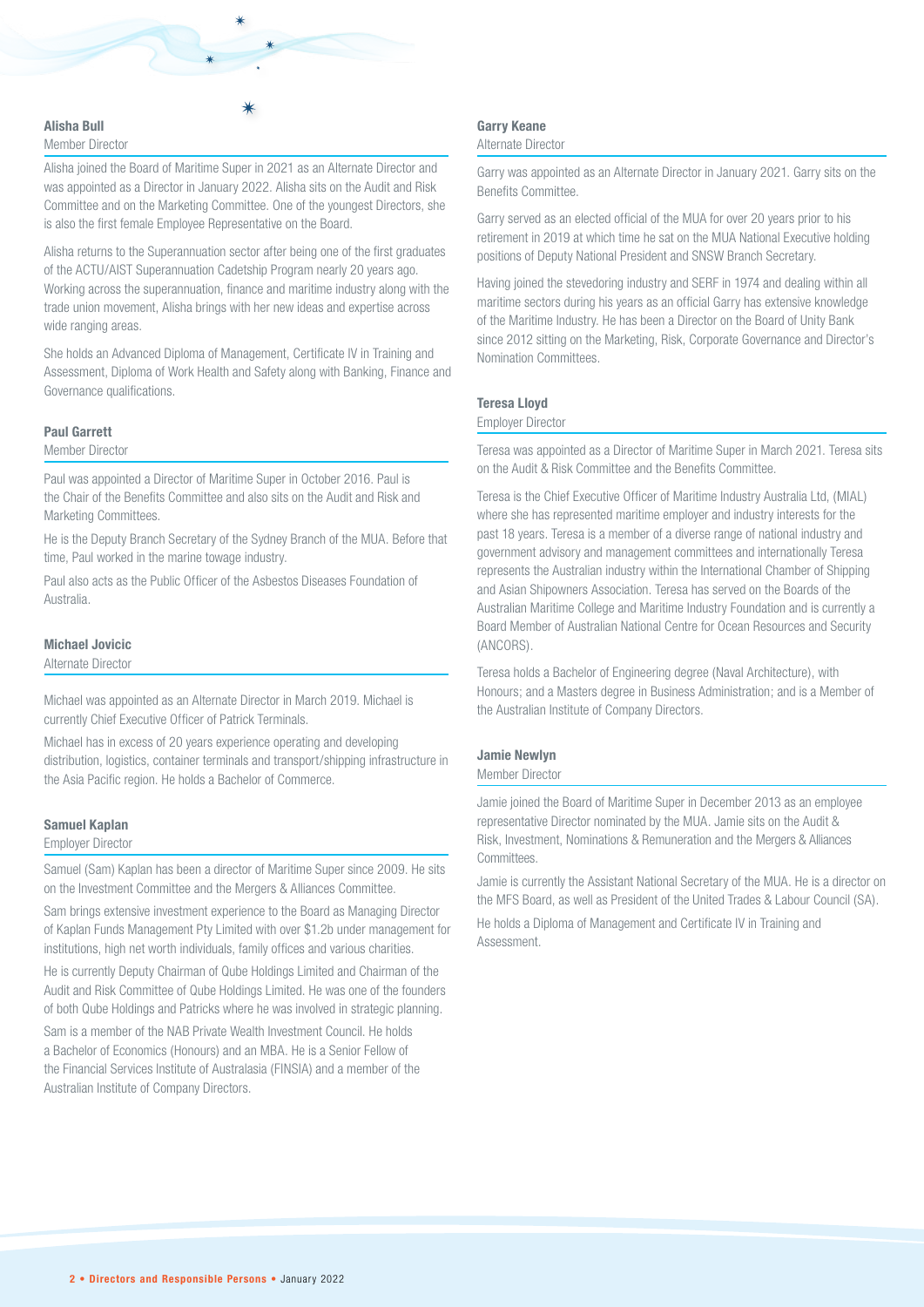#### **Norman John Pack** Independent Director

Norman (Norm) is one of two Independent Directors appointed to the Board and has been a director of Maritime Super since 2013. Norm is the Chair of the Audit & Risk Committee and sits on the Investment Committee, the Nominations and Remunerations Committee and the Mergers & Alliances Committee.

Norm has over 30 years of senior finance executive experience, holding previous CFO, Finance Director and General Manager roles in various major public and private corporations such as Asciano, Laing O'Rourke and Tyco (ANZ). Of particular relevance is his industry experience associated with the maritime sector through his Howard Smith and Patrick years.

More recently, Norm has been taking an active role across the not-for-profit (NFP) sector. Norm also provides support to several Finance and Advisory committees in the NFP space, including the Salvation Army and Hockey (NSW). Past NED directorships have included ActewAGL, the pre-eminent electricity and gas retailer & distributor in the ACT.

Norm holds a Bachelor of Commerce, an MBA, is a Fellow of CPA Australia (FCPA) and a member of the Australian Institute of Company Directors (GAICD).

#### **Will Tracey**

Member Director

Will was appointed as a Director of Maritime Super in March 2021. He has been an alternate director since September 2016. Will is the Chair of the Marketing Committee and he also sits on the Investment Committee.

Will is currently the Branch Secretary for West Australian Branch of the MUA.

Will's qualifications include a Bachelor of Commerce and a Master of Industrial Relations from the University of Western Australia and a Diploma of Superannuation.

#### **Jason Varsamidis**

Employer Director

Jason was appointed to the Board in April 2019. He sits on the Benefits, Investment and Marketing Committees.

Jason is currently Chief Financial Officer for DP World Australia. He has 20 years experience in the maritime industry through roles held with DP World and P&O.

Jason is a CPA and holds a Bachelor of Commerce, a Masters of Applied Finance and Investment and a Diploma of Terminal Operations from the Global Maritime and Transport School.

#### **Jeffrey Andrew Weber**

#### Employer Director

Jeffrey (Jeff) became a board member in March 2011 elected under the rules of the Trustee as an employer representative director. Jeff is the Chair of the Investment Committee and sits on the Marketing, Mergers & Alliances and Nominations & Remuneration Committees.

Jeff has had an extensive career in the maritime industry through roles held with BHP, Riverside Marine and most recently as Managing Director of MMA Offshore.

He has a Bachelor of Applied Science, holds a Masters in Engineering and Technology Management and is member of the Australian Institute of Company **Directors** 

# Other Responsible Persons

#### **Peter Robertson**

#### Chief Executive Officer

Peter's 30-year career in superannuation includes consultancy, marketing, administration, product development, strategy, investments and member services, which allows him to understand the issues affecting the industry.

In January 2007, Peter joined SERF as Chief Executive Officer. During his time as CEO of SERF, Peter focused on creating greater efficiencies, improving member services and implementing the merger with Seafarers Retirement Fund to become Maritime Super. On 1 March 2009, Peter was appointed CEO of Maritime Super.

Peter's qualifications include Bachelor of Commerce, Bachelor of Laws and Diploma of Superannuation Management and is a Certified Investment Management Analyst. He is also a Fellow of the Association of Superannuation Funds of Australia.

#### **Glenn Davis**

#### Executive Officer

Glenn Davis is the Executive Officer and Fund Secretary for Maritime Super, and has executive responsibilities for stakeholder relationships, business development, member services, financial planning and marketing.

Prior to the merger in 2009, Glenn was the Chief Executive Officer of SRF for 6 years and also fulfilled the role of General Manager of Operations during his 12 years with that Fund.

With over 35 years experience in superannuation, Glenn has held senior positions in a wide variety of disciplines within the industry and holds qualifications in business, financial services and corporate governance, including a Masters of Organisational Leadership from the Melbourne Business School.

Glenn holds a Bachelor of Business Administration, Graduate Diploma Applied Corporate Governance, Diploma of Financial Services (Financial Planning) and Masters of Organisational Leadership.

#### **Grant Harslett**

Executive Manager, Investments and Finance

Grant has over 35 years experience in the Australian superannuation industry having worked in a range of actuarial, consulting and management roles.

He has had executive responsibility for Maritime Super's Investments and Finance since 2004. Prior employment includes Consulting Actuary and Principal at Towers Perrin and Superannuation Actuary and Business Manager at a large life insurer.

Grant holds a Bachelor of Science (Maths) Honours and is a Fellow of the Institute of Actuaries (Aust) and Fellow of the Institute of Actuaries (UK).

#### **Brad Morcombe**

Executive Manager, Operations

Brad has over 25 years' experience in the financial services industry working in various life offices and consultancies on both corporate and industry superannuation funds.

He joined SERF in 2007 as the Operations Manager and specialises in administration and operating procedures, IT and administration transition projects and implementation of systems across a variety of platforms and fund types.

Brad's vast experience in managing transition projects includes the merger of SERF and SRF, Maritime Super's Acurity system transition, involvement in the establishment of AMP SignatureSuper.

Brad is currently undertaking the FEAL Melbourne Business School post-graduate program for Fund executives for a Masters in Organisational Change.